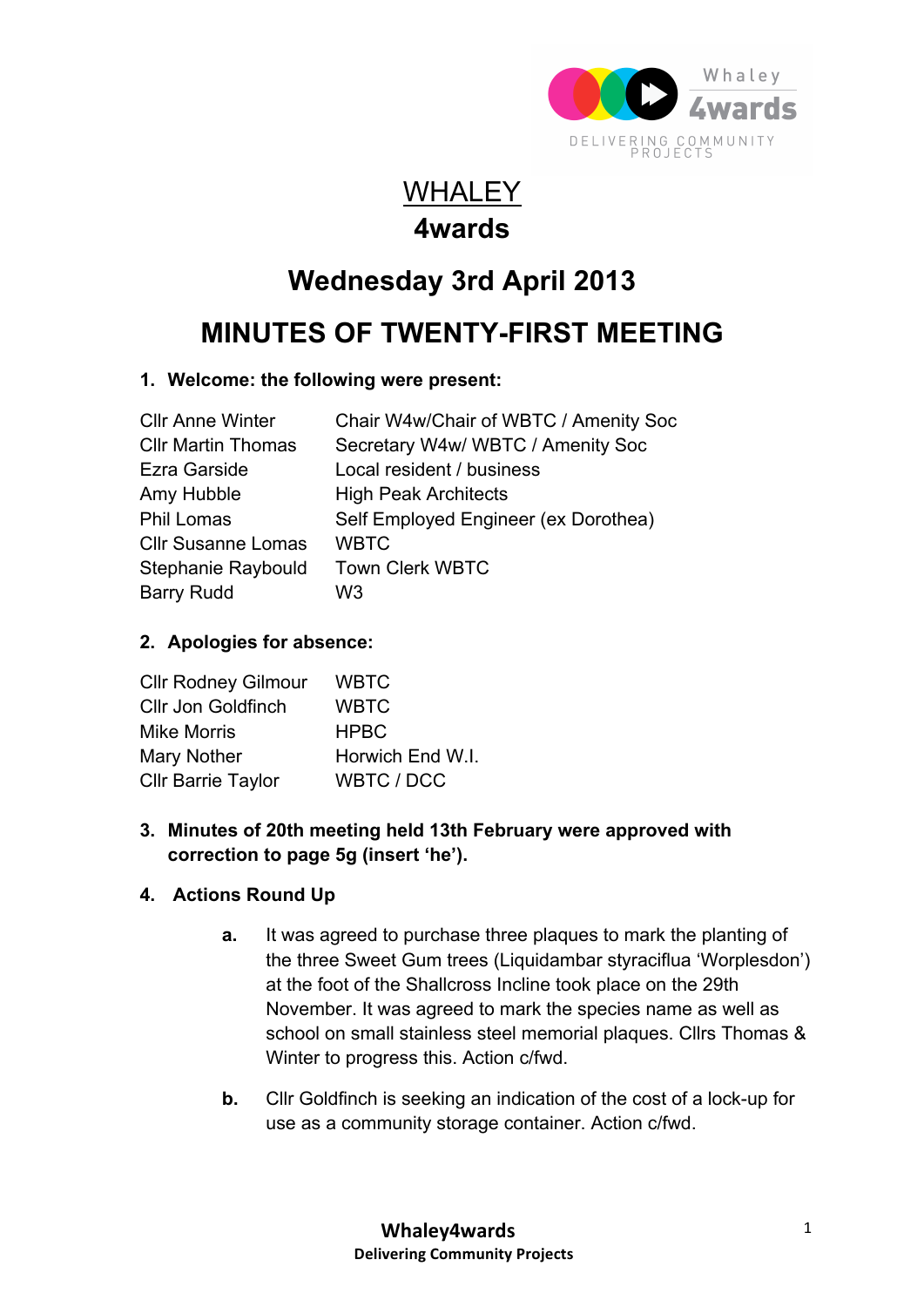

- **c.** Robinson's have now offered a 25-year lease at £2k pa for both the toilet area and the garage.
- **d.** Cllr Thomas will attend to the repair of the bench on Footpath 91.
- **e.** The restoration of the 'heritage' cast iron litterbins, the work will commence when the weather allows.
- **f.** The bench at the top of Yeardsley Lane has been installed.
- **g.** Re disability access to the bottom of the Whaley Incline; Les Latham has asked Phil Wiggans to look at this. He replied on  $6<sup>th</sup>$ December to say he has in mind to simply move the bar further forward to enable a motorised buggy to pass through. Cllr Thomas to chase up.
- **h.** DCC have designed a sign to be installed opposite the Tesco exit. Awaiting installation.
- **i.** Regarding interpretation boards: Mary Nother is working on a design for one at the base of the Whaley Incline, Cllr Thomas on one for the Linear Park (Bridge 43) and The Town Clerk on that for the base of Shallcross Incline. Mary Nother has obtained new photos from John Morten. Actions c/fwd
- **j.** Aldrich Estates indicated a cost of £3k for a stone bridge entrance portal.
- **k.** Press release re Cllr Goldfinch / Tele Box project published in Buxton Advertiser.
- **5.** Project Progression
	- **a.** Community Information Point (Red Tele Box)
		- **I.** WBTC awarded the contract to M J Whelan. A site meeting took place  $7<sup>th</sup>$  March.
		- **II.** Phil Lomas provided a revised bid from the contractor, a method statement and a risk assessment. A third party insurance certificate has been received.
		- **III.** Work to commence in early May 2013.
		- **IV.** It was agreed to use Indian Stone Saga Black in place of York Stone.